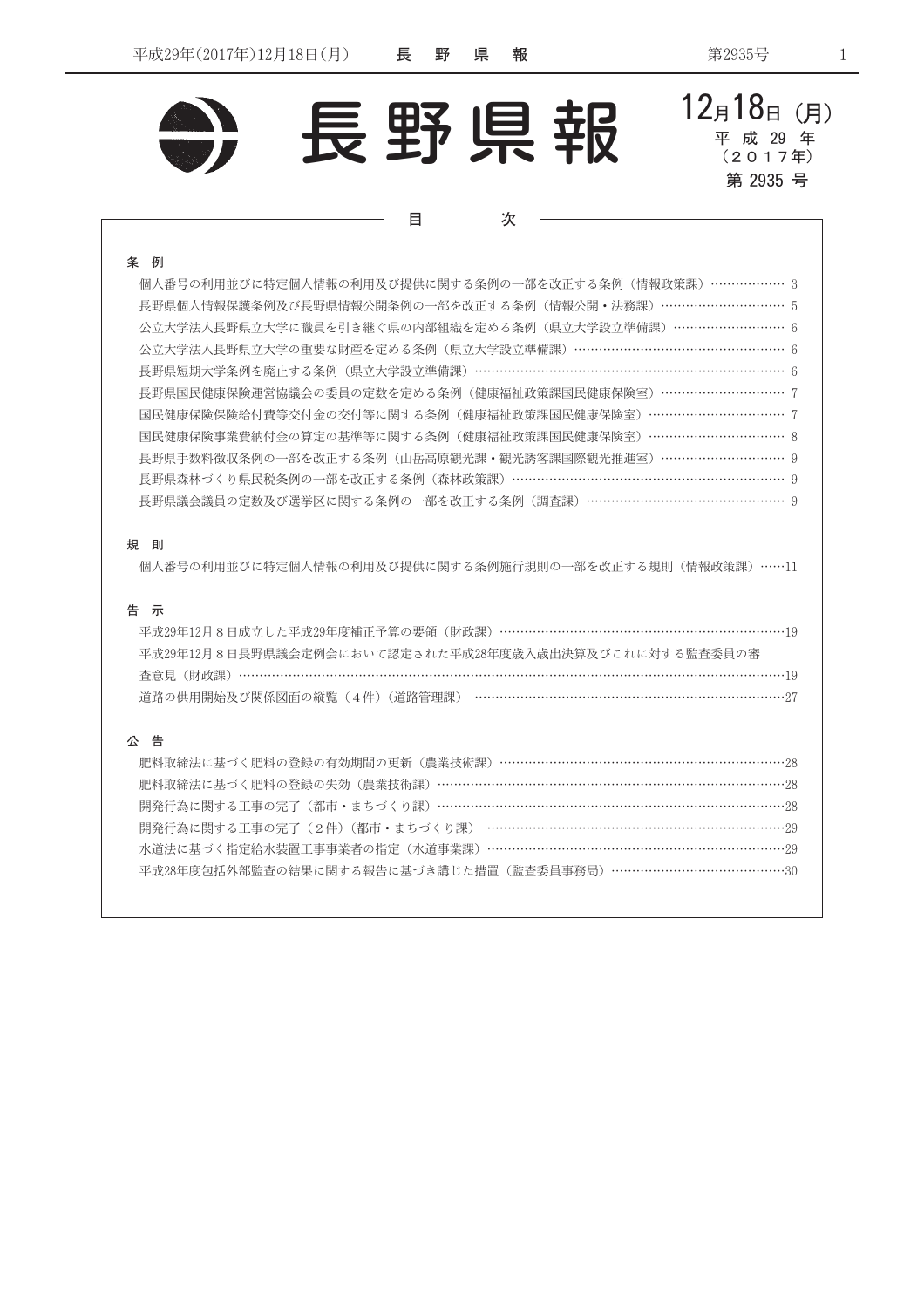| $\overline{2}$    | 平成29年(2017年)12月18日(月)                                                                                                                                                                                                                                                                         | 長               | 野 | 県 | 報 | 第2935号                                                          |
|-------------------|-----------------------------------------------------------------------------------------------------------------------------------------------------------------------------------------------------------------------------------------------------------------------------------------------|-----------------|---|---|---|-----------------------------------------------------------------|
|                   |                                                                                                                                                                                                                                                                                               | 本号で公布された条例のあらまし |   |   |   |                                                                 |
|                   |                                                                                                                                                                                                                                                                                               |                 |   |   |   |                                                                 |
|                   | ◇ 個人番号の利用並びに特定個人情報の利用及び提供に関する条例の一部を改正する条例(条例第49号)<br>1 個人番号の利用等について、住民の利便性の向上及び行政事務の効率化を図るため、次のとおり改正しました。<br>(1) 個人番号を利用する県の独自事務として、次の3事務を追加しました。<br>ア 私立学校被災生徒授業料等軽減事業補助金の交付に関する事務<br>イ 私立小中学校等授業料等軽減事業補助金の支給に関する事務<br>ウ 特別支援教育就学奨励費の支給に関する事務<br>用等を行う特定個人情報を追加しました。<br>2 この条例は、公布の日から施行します。 |                 |   |   |   | (2) 知事部局又は教育委員会それぞれの内部において又はこれら執行機関間において特定個人情報の利用又は提供を行う事務及びその利 |
|                   |                                                                                                                                                                                                                                                                                               |                 |   |   |   |                                                                 |
| 1.                | ◇ 長野県個人情報保護条例及び長野県情報公開条例の一部を改正する条例(条例第50号)                                                                                                                                                                                                                                                    |                 |   |   |   | 長野県個人情報保護条例及び長野県情報公開条例の実施機関として、公立大学法人長野県立大学を加えるため、所要の改正を行いまし    |
|                   | た。<br>2 この条例は、平成30年4月1日から施行します。                                                                                                                                                                                                                                                               |                 |   |   |   |                                                                 |
| 1                 | ◇ 公立大学法人長野県立大学に職員を引き継ぐ県の内部組織を定める条例(条例第51号)<br>- 地方独立行政法人法の規定に基づき、公立大学法人長野県立大学に職員を引き継ぐこととなる県の内部組織を定めました。<br>2 この条例は、平成30年4月1日から施行します。                                                                                                                                                          |                 |   |   |   |                                                                 |
|                   | ◇ 公立大学法人長野県立大学の重要な財産を定める条例(条例第52号)<br>1 地方独立行政法人法の規定に基づき、公立大学法人長野県立大学における次に掲げる重要な財産を定めました。<br>もの                                                                                                                                                                                              |                 |   |   |   | (1) 県などからの出資等に係る財産で、公立大学法人において不要になった際、知事の認可を受けて県等へ納付することが必要となる  |
|                   | (2) 公立大学法人の財産で、処分しようとする際、知事の認可を受けることが必要となるもの<br>2 この条例は、平成30年4月1日から施行します。                                                                                                                                                                                                                     |                 |   |   |   |                                                                 |
|                   | ◇ 長野県短期大学条例を廃止する条例(条例第53号)<br>1 長野県短期大学の運営を公立大学法人長野県立大学に引き継ぐことに伴い、長野県短期大学条例を廃止することとしました。<br>2 この条例は、平成30年4月1日から施行します。                                                                                                                                                                         |                 |   |   |   |                                                                 |
| 1                 | ◇ 長野県国民健康保険運営協議会の委員の定数を定める条例(条例第54号)<br>- 国民健康保険法の一部改正に伴い、新たに県に設置する長野県国民健康保険運営協議会の委員の定数を定めました。<br>2 この条例は、平成30年4月1日から施行します。                                                                                                                                                                   |                 |   |   |   |                                                                 |
| $\leftrightarrow$ | 国民健康保険保険給付費等交付金の交付等に関する条例(条例第55号)<br>等交付金の交付等について、必要な事項を定めました。<br>2 この条例は、平成30年4月1日から施行します。                                                                                                                                                                                                   |                 |   |   |   | 1 国民健康保険法の一部改正に伴い、県が国民健康保険事業の財政運営の責任主体となるため、市町村に対する国民健康保険保険給付費  |
|                   | ◇ 国民健康保険事業費納付金の算定の基準等に関する条例(条例第56号)                                                                                                                                                                                                                                                           |                 |   |   |   |                                                                 |

1 国民健康保険法の一部改正に伴い、県が国民健康保険事業の財政運営の責任主体となるため、市町村から徴収する国民健康保険事業費 納付金の算定の基準等について、必要な事項を定めました。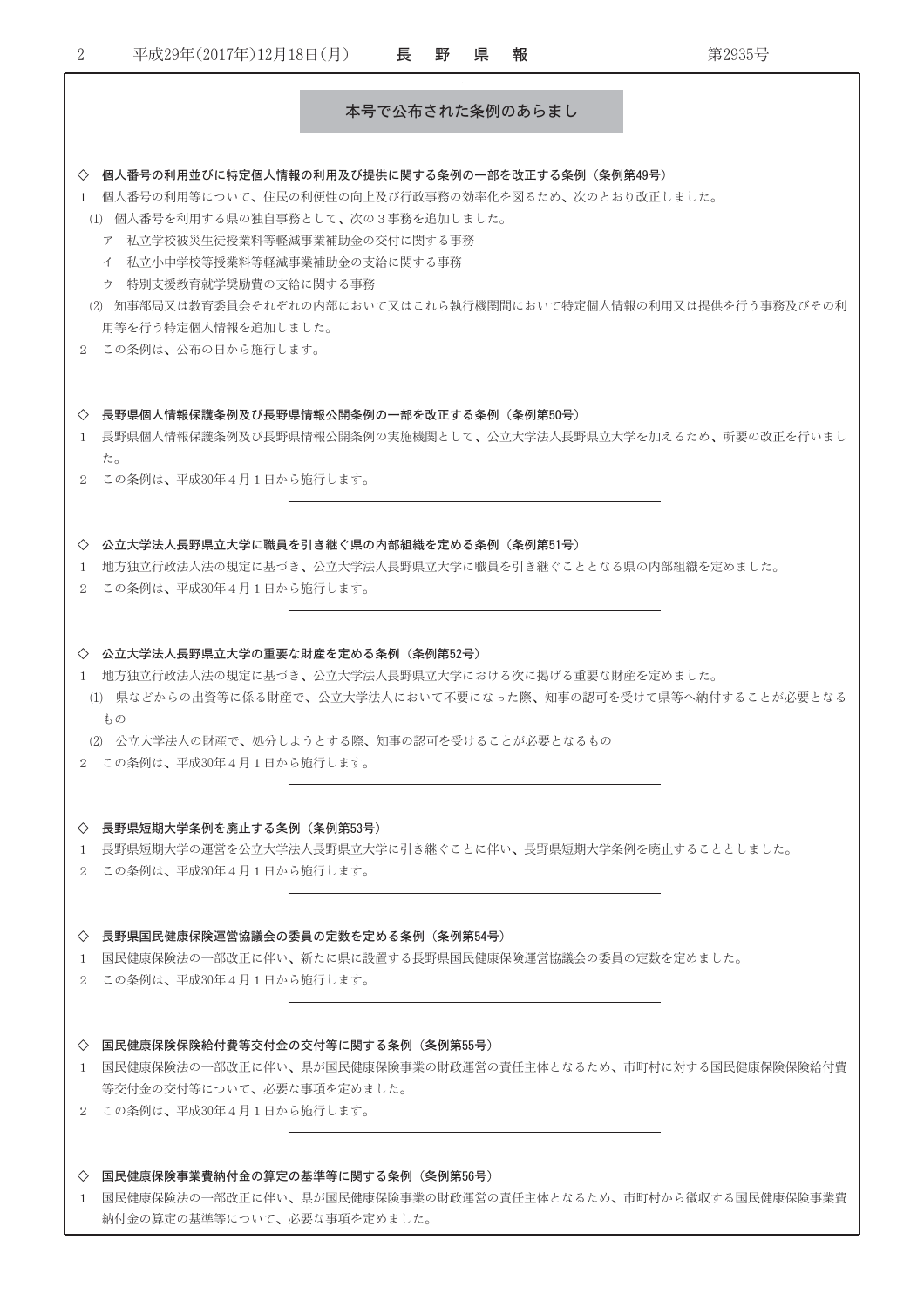長野県 平成29年(2017年)12月18日(月) 3 報 第2935号 2 この条例は、平成30年4月1日から施行します。 ◇ 長野県手数料徴収条例の一部を改正する条例 (条例第57号) 1 通訳案内士法及び旅行業法の一部改正に伴い、次のとおり改正しました。 (1) 通訳案内士の資格名称の改称など通訳案内士制度の見直しに合わせ、規定を整理しました。 (2) 旅行サービス手配業の登録制度が創設されたため、当該審査に係る手数料の額を1件につき17,000円と定めました。 2 この条例は、平成30年1月4日から施行します。 ◇ 長野県森林づくり県民税条例の一部を改正する条例 (条例第58号) 1 長野県森林づくり県民税(県民税の均等割の税率に加算)について、次のとおり改正しました。 (1) 長野県森林づくり県民税の使途を森林の多様な利活用の推進等に係る施策について拡充し、その適用期間を5年間延長しました。 (2) 長野県森林づくり県民税を財源とする事業の検証、評価等に関する規定を新たに設けました。 2 この条例は、平成30年4月1日(一部の規定は、公布の日)から施行します。 ◇ 長野県議会議員の定数及び選挙区に関する条例の一部を改正する条例 (条例第59号) 1 県議会議員の定数を変更しました。 2 県議会議員の選挙区の合区を行い、各選挙区において選挙すべき議員の数を変更しました。 3 この条例は、次の一般選挙の選挙期日の告示の日から施行します。 個人番号の利用並びに特定個人情報の利用及び提供に関する条例の一部を改正する条例をここに公布します。 平成29年12月18日 長野県知事 阿 部 守 一 長野県条例第49号 個人番号の利用並びに特定個人情報の利用及び提供に関する条例の一部を改正する条例 個人番号の利用並びに特定個人情報の利用及び提供に関する条例(平成27年長野県条例第43号)の一部を次のように改正する。 別表第1の1 知事の項の次に次のように加える。 東日本大震災により被災した私立の学校の幼児、児童又は生徒の保護者等に対する授業料等の軽減に係る補 2 知事 助金の交付に関する事務(以下「私立学校被災生徒授業料等軽減事業補助金交付事務」という。)であって 規則で定めるもの 別表第1の2 知事の項中「2」を「3」に改め、同表の3 知事の項中「3」を「4」に改め、同項の次に次のように加える。 5 知事 私立の小学校、中学校等の児童又は生徒の保護者等に対する授業料等の軽減に係る補助金の交付に関する事 務(以下「私立小中学校等授業料等軽減事業補助金交付事務」という。)であって規則で定めるもの 5 教育委員会 別表第1の4 知事の項中「4」を「6」に改め、同表の5 教育委員会の項中 7 教育委員会 に改め、同表の6 教育委員会の項中「6」を「8」に改め、同表の7 教育委員会の項中「7」を「9」に 改め、同表に次のように加える。

10 教育委員会 特別支援学校に就学する幼児、児童又は生徒の保護者等に対する当該就学のため必要な経費の支弁(特別支 援学校への就学奨励に関する法律(昭和29年法律第144号)第2条第1項の規定によるものを除く。)に関す る事務(以下「特別支援学校特別支援教育就学奨励費支給事務」という。)であって規則で定めるもの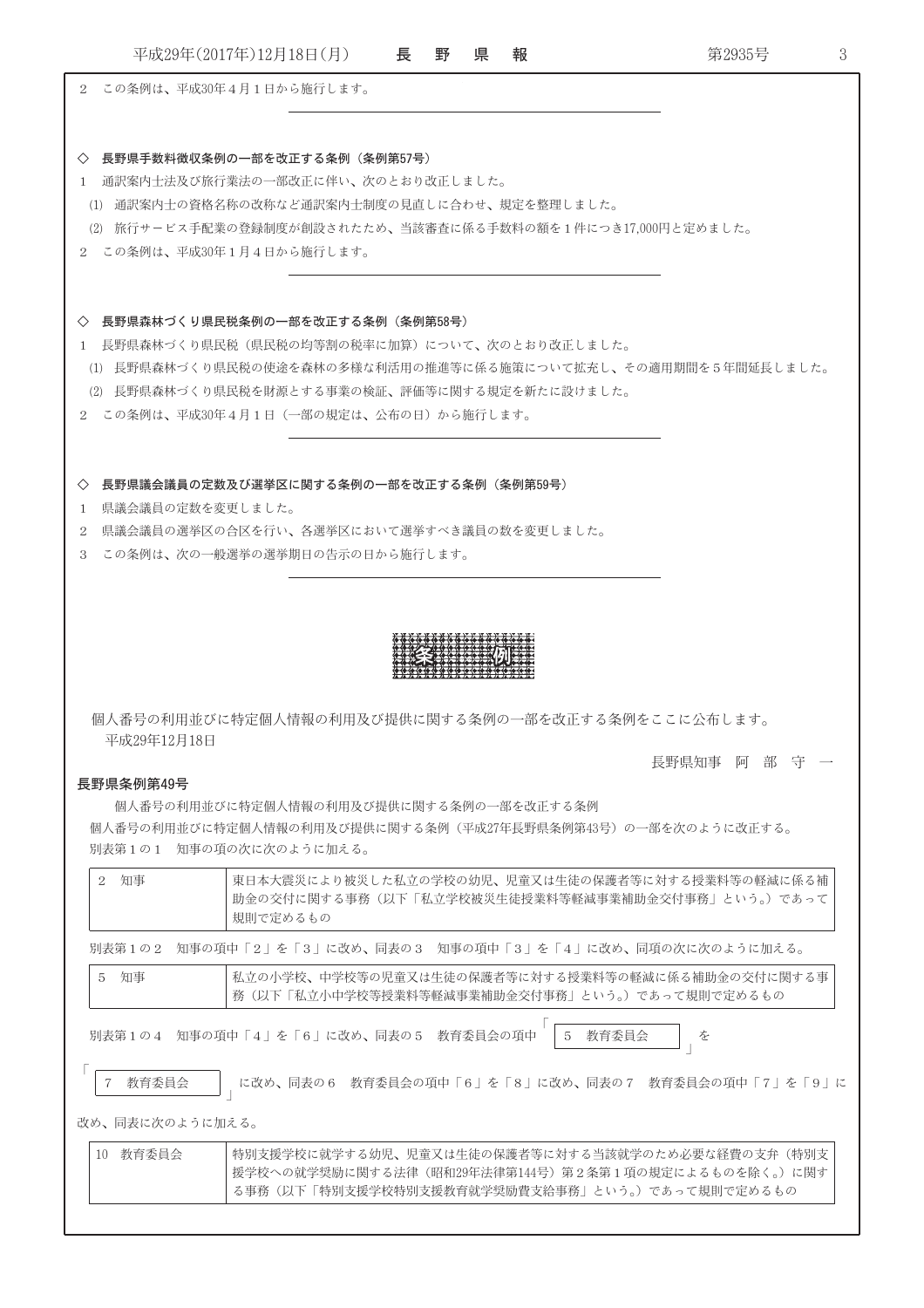$\overline{4}$ 

平成29年(2017年)12月18日(月)

長野 県 報

別表第2の1 知事の項中 1 知事

を

10 知事

**」 に、「又は」を「、」に、「)であって」を「)、高** 

等学校等就学支援金の支給に関する法律(平成22年法律第18号)による就学支援金の支給に関する情報(以下この表において「就学支援金 関係情報」という。)又は高等学校等を退学し、再び私立の高等学校等に入学した者に対する支援金の支給に関する情報(以下この表にお いて「私立高等学校等学び直し支援金関係情報」という。)であって」に改め、同項の前に次のように加える。

| 知事<br>1.             | 法別表第2の9の項の第2<br>欄に掲げる事務       | 難病の患者に対する医療等に関する法律(平成26年法律第50号)による特定医療<br>費の支給に関する情報又は生活に困窮する外国人に対する保護の実施若しくは就<br>労自立給付金の支給に関する情報(以下「外国人生活保護関係情報」という。)<br>であって規則で定めるもの                                                      |  |  |
|----------------------|-------------------------------|---------------------------------------------------------------------------------------------------------------------------------------------------------------------------------------------|--|--|
| 知事<br>2              | 法別表第2の14の項の第2<br>欄に掲げる事務      | 外国人生活保護関係情報であって規則で定めるもの                                                                                                                                                                     |  |  |
| 知事<br>3              | 法別表第2の16の項の第2<br>欄に掲げる事務      | 外国人生活保護関係情報であって規則で定めるもの                                                                                                                                                                     |  |  |
| 知事<br>$\overline{4}$ | 法別表第2の24の項の第2<br>欄に掲げる事務      | 外国人生活保護関係情報であって規則で定めるもの                                                                                                                                                                     |  |  |
| 知事<br>5              | 法別表第2の26の項の第2<br>欄に掲げる事務      | 身体障害者福祉法(昭和24年法律第283号)による身体障害者手帳若しくは精神<br>保健及び精神障害者福祉に関する法律(昭和25年法律第123号)による精神障害<br>者保健福祉手帳に関する情報(以下この表において「障害者手帳関係情報」とい<br>う。)、私立の高等学校等における奨学のための給付金の支給に関する情報又は外<br>国人生活保護関係情報であって規則で定めるもの |  |  |
| 知事<br>6              | 法別表第2の28の項の第2<br>欄に掲げる事務      | 戦傷病者特別援護法(昭和38年法律第168号)による戦傷病者手帳に関する情報<br>であって規則で定めるもの                                                                                                                                      |  |  |
| 知事<br>$\mathbf{7}$   | 法別表第2の87の項の第2<br>欄に掲げる事務      | 外国人生活保護関係情報であって規則で定めるもの                                                                                                                                                                     |  |  |
| 知事<br>8              | 法別表第2の113の項の第<br>2欄に掲げる事務     | 生活保護法(昭和25年法律第144号)による保護の実施若しくは就労自立給付金<br>の支給に関する情報(以下「生活保護関係情報」という。)又は外国人生活保護<br>関係情報であって規則で定めるもの                                                                                          |  |  |
| 知事<br>9              | 法別表第2の119の項の第<br>2欄に掲げる事務     | 外国人生活保護関係情報であって規則で定めるもの                                                                                                                                                                     |  |  |
| 別表第2の2               | 知事<br>知事の項中<br>$\overline{2}$ | を<br>知事<br>に改め、「生活保護法 (昭和25年法律第144号)に<br>12                                                                                                                                                 |  |  |

よる保護の実施若しくは就労自立給付金の支給に関する情報(以下「」を削り、「」という。)又は生活に困窮する外国人に対する保護の実 施若しくは就労自立給付金の支給に関する情報(以下「」を「、就学支援金関係情報、私立高等学校等学び直し支援金関係情報又は」に、 「」という。)であって」を「であって」に改め、同項の前に次のように加える。

| 知事 |               | 私立学校被災生徒授業料等 地方税関係情報、住民票関係情報、就学支援金関係情報、私立高等学校等学び直 |
|----|---------------|---------------------------------------------------|
|    | 軽減事業補助金交付事務で丨 | し支援金関係情報又は私立の小学校、中学校等の児童若しくは生徒の保護者等に              |
|    | あって規則で定めるもの   | 対する授業料等の軽減に係る補助金の交付に関する情報であって規則で定めるも              |
|    |               |                                                   |

別表第2の3 知事の項中「3」を「13」に改め、「高等学校等就学支援金の支給に関する法律(平成22年法律第18号)による就学支援 金の支給に関する情報(以下この表において「|及び「|という。)|を削り、同項の次に次のように加える。

| 知事<br>14     | 私立小中学校等授業料等軽<br>減事業補助金交付事務であっ<br>て規則で定めるもの | │ 地方税関係情報又は住民票関係情報であって規則で定めるもの                                                                                                                                                                                                                                                                            |  |  |
|--------------|--------------------------------------------|-----------------------------------------------------------------------------------------------------------------------------------------------------------------------------------------------------------------------------------------------------------------------------------------------------------|--|--|
| 別表第2の4 知事の項中 | 知事                                         | ┃ に、「自立支援給付若しくは」を「自立支援給<br>  15 知事                                                                                                                                                                                                                                                                        |  |  |
|              |                                            | 付、」に改め、「(平成26年法律第50号)」を削り、「の支給」を「若しくは私立の高等学校等における奨学のための給付金の支給」に、「又は<br>$\mathcal{A}$ , we recompled that the contraction of the contraction of the contraction of the contraction of the contraction of the contraction of the contraction of the contraction of the contraction of the contraction of th |  |  |

生活保護関係情報」を「、生活保護関係情報又は障害者手帳関係情報」に改め、同表の5 教育委員会の項中「5」を「16」に改め、同表 の6 教育委員会の項中「6」を「17」に改め、同表の7 教育委員会の項中「7」を「18」に改め、同表に次のように加える。

| 教育委員会<br>19 | 特別支援学校特別支援教育 | 地方税関係情報又は住民票関係情報であって規則で定めるもの |
|-------------|--------------|------------------------------|
|             | 就学奨励費支給事務であっ |                              |
|             | て規則で定めるもの    |                              |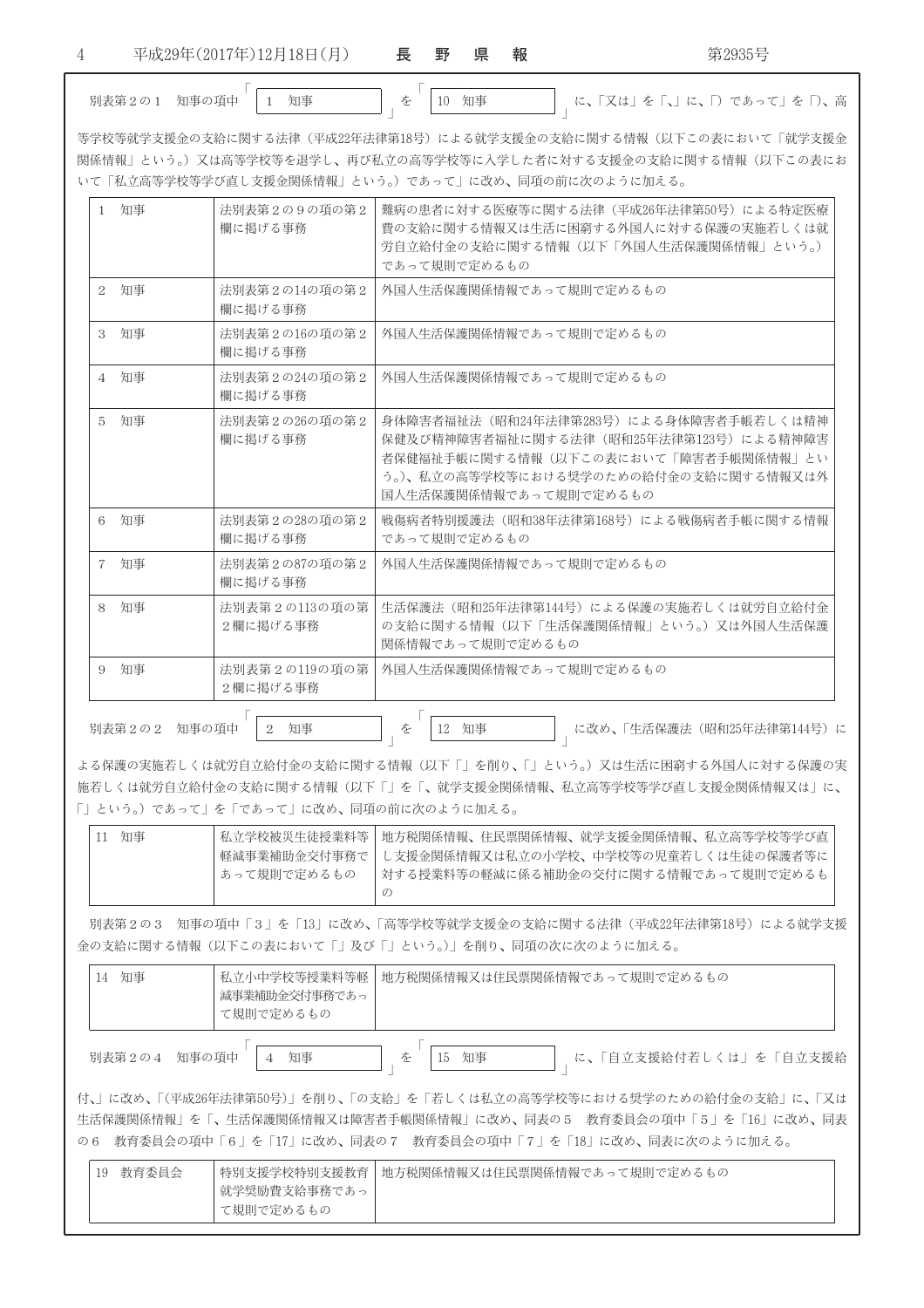| 17年)<br>$-$<br>$\rightarrow$ $\sim$ $\rightarrow$<br>201<br>平成2。<br>−<br>.,<br>四土<br>18 E<br><u>+ 4</u> | 長<br>∼                   | 里<br>وتنقلت | 旧<br>ᅲ | 報<br>____ | --<br>--<br>.<br>14JUU | $\overline{\phantom{0}}$ |
|---------------------------------------------------------------------------------------------------------|--------------------------|-------------|--------|-----------|------------------------|--------------------------|
|                                                                                                         | $\overline{\phantom{a}}$ |             |        |           |                        |                          |

 $\perp$ を

A '( '( M3defghijkh}~|:C

情報政策課

(昭和29年法律第144号)による特別支援学校への就学のため必要な経費の支弁又は学校保健安全法(昭和33年法律第56号)による医療に 要する費用についての援助に関する情報」を「特別支援学校就学奨励費関係情報、学校保健医療費用関係情報又は奨学給付金関係情報」に 改め、同項の前に次のように加える。

| 知事                | 法別表第2の26の項の第<br>2欄に掲げる事務             | 教育委員会 | 特別支援学校への就学奨励に関する法律による特別支援<br>学校への就学のため必要な経費の支弁若しくは特別支援<br>学校への就学のため必要な経費の支弁(同法第2条第1<br>項の規定によるものを除く。)に関する情報(以下この<br> 表において「特別支援学校就学奨励費関係情報」とい<br>う。)、学校保健安全法(昭和33年法律第56号)による医<br>療に要する費用についての援助に関する情報(以下この<br> 表において「学校保健医療費用関係情報」という。)又<br>は高等学校等(私立のものを除く。)における奨学のた<br>めの給付金の支給に関する情報(以下この表において<br>「奨学給付金関係情報」という。)であって規則で定める<br>もの |
|-------------------|--------------------------------------|-------|---------------------------------------------------------------------------------------------------------------------------------------------------------------------------------------------------------------------------------------------------------------------------------------------------------------------------------------|
| 知事<br>$2^{\circ}$ | 法別表第2の87の項の第<br>2欄に掲げる事務             | 教育委員会 | 特別支援学校就学奨励費関係情報又は学校保健医療費用<br>関係情報であって規則で定めるもの                                                                                                                                                                                                                                                                                         |
| 知事<br>3           | 私立高等学校等奨学給付<br>金支給事務であって規則<br>で定めるもの | 教育委員会 | 奨学給付金関係情報であって規則で定めるもの                                                                                                                                                                                                                                                                                                                 |

別表第3の2 教育委員会の項中「2」を「6」に改め、同項の前に次のように加える。

| 教育委員会 | 法別表第2の37の項の第   知事 | 生活保護関係情報又は外国人生活保護関係情報であって |
|-------|-------------------|---------------------------|
|       | 2欄に掲げる事務          | 規則で定めるもの                  |

別表第3の3 教育委員会の項中「3」を「7」に改め、同表に次のように加える。

附 則

この条例は、公布の日から施行する。

別表第3の1 知事の項中

| 長野県個人情報保護条例及び長野県情報公開条例の一部            | め、同条第2号中「(地方独立行政法人法(平成15年法律第118号)  |
|--------------------------------------|------------------------------------|
| を改正する条例をここに公布します。                    | 第2条第1項に規定する地方独立行政法人をいう。以下同じ。)      |
| 平成29年12月18日                          | を削り、同条第7号中「病院機構」を「県立地方独立行政法人」      |
| 部守一<br>長野県知事<br>阿                    | に改める。                              |
| 長野県条例第50号                            | 第5条第2項第5号、第37条の2 (見出しを含む。)及び第61    |
| 長野県個人情報保護条例及び長野県情報公開条例の一             | 条中「病院機構」を「県立地方独立行政法人」に改める。         |
| 部を改正する条例                             | (長野県情報公開条例の一部改正)                   |
| (長野県個人情報保護条例の一部改正)                   | 第2条 長野県情報公開条例 (平成12年長野県条例第37号) の一部 |
| 第1条 長野県個人情報保護条例(平成3年長野県条例第2号)の       | を次のように改正する。                        |
| 一部を次のように改正する。                        | 第2条第1項中「地方独立行政法人長野県立病院機構(以下        |
| 第1条中「地方独立行政法人長野県立病院機構(以下「病院機         | 「病院機構」を「地方独立行政法人法(平成15年法律第118号)第   |
| - を「地方独立行政法人法(平成15年法律第118号)第2条第<br>構 | 2条第1項に規定する地方独立行政法人(第7条及び第14条第1     |
| 1項に規定する地方独立行政法人(以下「地方独立行政法人」と        | 項において「地方独立行政法人」という。)であって、県が設立      |
| いう。)であって、県が設立したもの(以下「県立地方独立行政        | したもの(以下「県立地方独立行政法人」に改め、同条第2項中      |
| 法人」に改める。                             | 「病院機構」を「県立地方独立行政法人」に改める。           |
| 第2条第1号中「病院機構」を「県立地方独立行政法人」に改         | 第7条第2号のウ中「(地方独立行政法人法(平成15年法律第1     |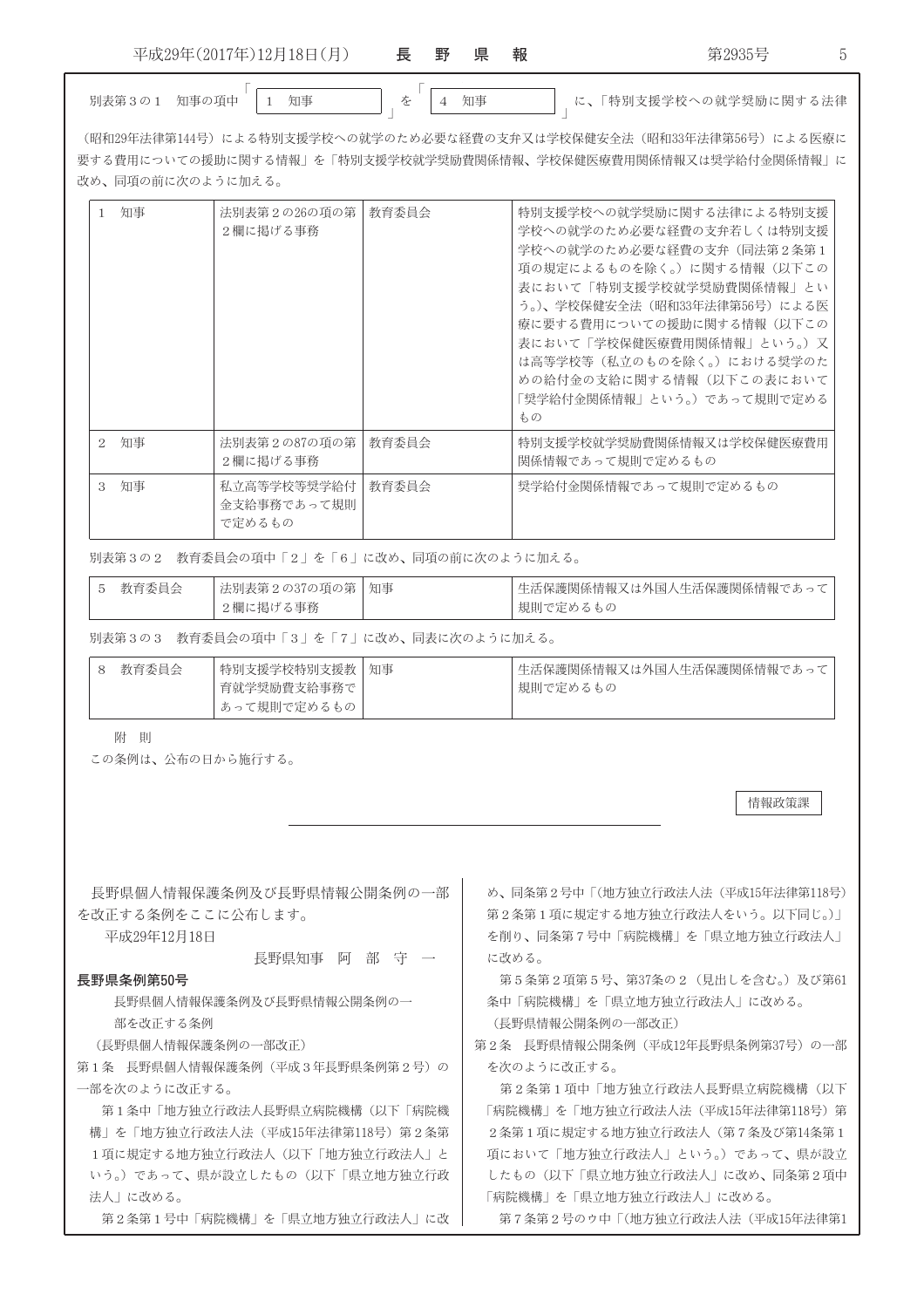| 18号)第2条第1項に規定する地方独立行政法人をいう。以下こ<br>の条及び第14条において同じ。)  を削る。<br>第17条の2 (見出しを含む。)及び第33条第1項中「病院機構」<br>を「県立地方独立行政法人」に改める。<br>附 則<br>(施行期日)<br>この条例は、平成30年4月1日から施行する。<br>$\mathbf{1}$                                                                                                                                                                                                                                                                                                                                                                                                                                                                                                                                                                                                      | 行政法人法(平成15年法律第118号)第59条第2項に規定する条例<br>で定める内部組織は、長野県短期大学条例を廃止する条例(平成29<br>年長野県条例第53号)による廃止前の長野県短期大学条例 (昭和39<br>年長野県条例第20号)第2条の長野県短期大学とする。<br>附則<br>この条例は、平成30年4月1日から施行する。                                                                                                                                                                                                                                                                                                                                                                                                                                                                          |
|------------------------------------------------------------------------------------------------------------------------------------------------------------------------------------------------------------------------------------------------------------------------------------------------------------------------------------------------------------------------------------------------------------------------------------------------------------------------------------------------------------------------------------------------------------------------------------------------------------------------------------------------------------------------------------------------------------------------------------------------------------------------------------|--------------------------------------------------------------------------------------------------------------------------------------------------------------------------------------------------------------------------------------------------------------------------------------------------------------------------------------------------------------------------------------------------------------------------------------------------------------------------------------------------------------------------------------------------------------------------------------------------------------------------------------------------|
| (経過措置)<br>2 この条例の施行前に第1条の規定による改正前の長野県個人情<br>報保護条例(次項において「旧個人情報保護条例」という。)の<br>規定に基づき実施機関がした処分、手続その他の行為又は第2条<br>の規定による改正前の長野県情報公開条例(次項において「旧情<br>報公開条例」という。)の規定に基づき実施機関がした処分、手<br>続その他の行為のうち、この条例の施行の日以後において公立大<br>学法人長野県立大学(以下この項及び次項において「長野県立大<br>学」という。)が処理することとなる事務に係るものは、第1条<br>の規定による改正後の長野県個人情報保護条例(次項において<br>「新個人情報保護条例」という。)又は第2条の規定による改正後<br>の長野県情報公開条例(次項において「新情報公開条例」という。)<br>の相当規定に基づき長野県立大学がしたものとみなす。<br>3 この条例の施行の際現に旧個人情報保護条例の規定に基づき実<br>施機関に対してされている請求その他の行為又は旧情報公開条例<br>の規定に基づき実施機関に対してされている請求その他の行為の<br>うち、この条例の施行の日以後において長野県立大学が処理する<br>こととなる事務に係るものは、新個人情報保護条例又は新情報公<br>開条例の相当規定に基づき長野県立大学に対してされたものとみ<br>なす。<br>情報公開・法務課<br>公立大学法人長野県立大学に職員を引き継ぐ県の内部組<br>織を定める条例をここに公布します。<br>平成29年12月18日<br>長野県知事 阿 部 守 一<br>長野県条例第51号<br>公立大学法人長野県立大学に職員を引き継ぐ県の内部<br>組織を定める条例 | 県立大学設立準備課<br>公立大学法人長野県立大学の重要な財産を定める条例を<br>ここに公布します。<br>平成29年12月18日<br>長野県知事の阿部部(守) 一<br>長野県条例第52号<br>公立大学法人長野県立大学の重要な財産を定める条例<br>(法第6条第4項の条例で定める重要な財産)<br>第1条 公立大学法人長野県立大学に係る地方独立行政法人法(平<br>成15年法律第118号。以下「法」という。)第6条第4項の条例で<br>定める重要な財産は、法第42条の2第1項又は第2項の認可に係<br>る申請の日におけるその帳簿価額(現金及び預金にあっては、当<br>該申請の日におけるこれらの額)が50万円以上の財産(その性質<br>上同条の規定により処分することが不適当なものを除く。)とす<br>る。<br>(法第44条第1項の条例で定める重要な財産)<br>第2条 公立大学法人長野県立大学に係る法第44条第1項の条例で<br>定める重要な財産は、その予定価格(適正な対価を得てする売払<br>い以外の方法による譲渡又は担保としての提供にあっては、その<br>適正な見積価額)が7,000万円以上の不動産(土地については、<br>その面積が1件2万平方メートル以上のものに限る。)若しくは<br> 動産又は不動産の信託の受益権とする。<br>附 即<br>この条例は、平成30年4月1日から施行する。<br>県立大学設立準備課 |
| 公立大学法人長野県立大学に職員を引き継ぐこととなる地方独立.                                                                                                                                                                                                                                                                                                                                                                                                                                                                                                                                                                                                                                                                                                                                                     |                                                                                                                                                                                                                                                                                                                                                                                                                                                                                                                                                                                                                                                  |
| 長野県短期大学条例を廃止する条例をここに公布します。<br>平成29年12月18日                                                                                                                                                                                                                                                                                                                                                                                                                                                                                                                                                                                                                                                                                                                                          | 長野県知事 阿 部<br>一寸千                                                                                                                                                                                                                                                                                                                                                                                                                                                                                                                                                                                                                                 |
| 長野県条例第53号<br>長野県短期大学条例を廃止する条例<br>長野県短期大学条例(昭和39年長野県条例第20号)は、廃止する。<br>附 則<br>(施行期日)<br>1 この条例は、平成30年4月1日から施行する。<br>(経過措置)<br>料、入学審査料及び寄宿料については、なお従前の例による。<br>(長野県職員定数条例の一部改正)<br>3 長野県職員定数条例(昭和24年長野県条例第37号)の一部を次のように改正する。                                                                                                                                                                                                                                                                                                                                                                                                                                                                                                                                                          | 2 平成30年4月1日前においてこの条例による廃止前の長野県短期大学条例の規定により納入し、又は納入すべきであった授業料、入学                                                                                                                                                                                                                                                                                                                                                                                                                                                                                                                                                                                  |
| 第2条中「5,348人」を「5,284人」に、「5,639人」を「5,575人」に改める。                                                                                                                                                                                                                                                                                                                                                                                                                                                                                                                                                                                                                                                                                                                                      |                                                                                                                                                                                                                                                                                                                                                                                                                                                                                                                                                                                                                                                  |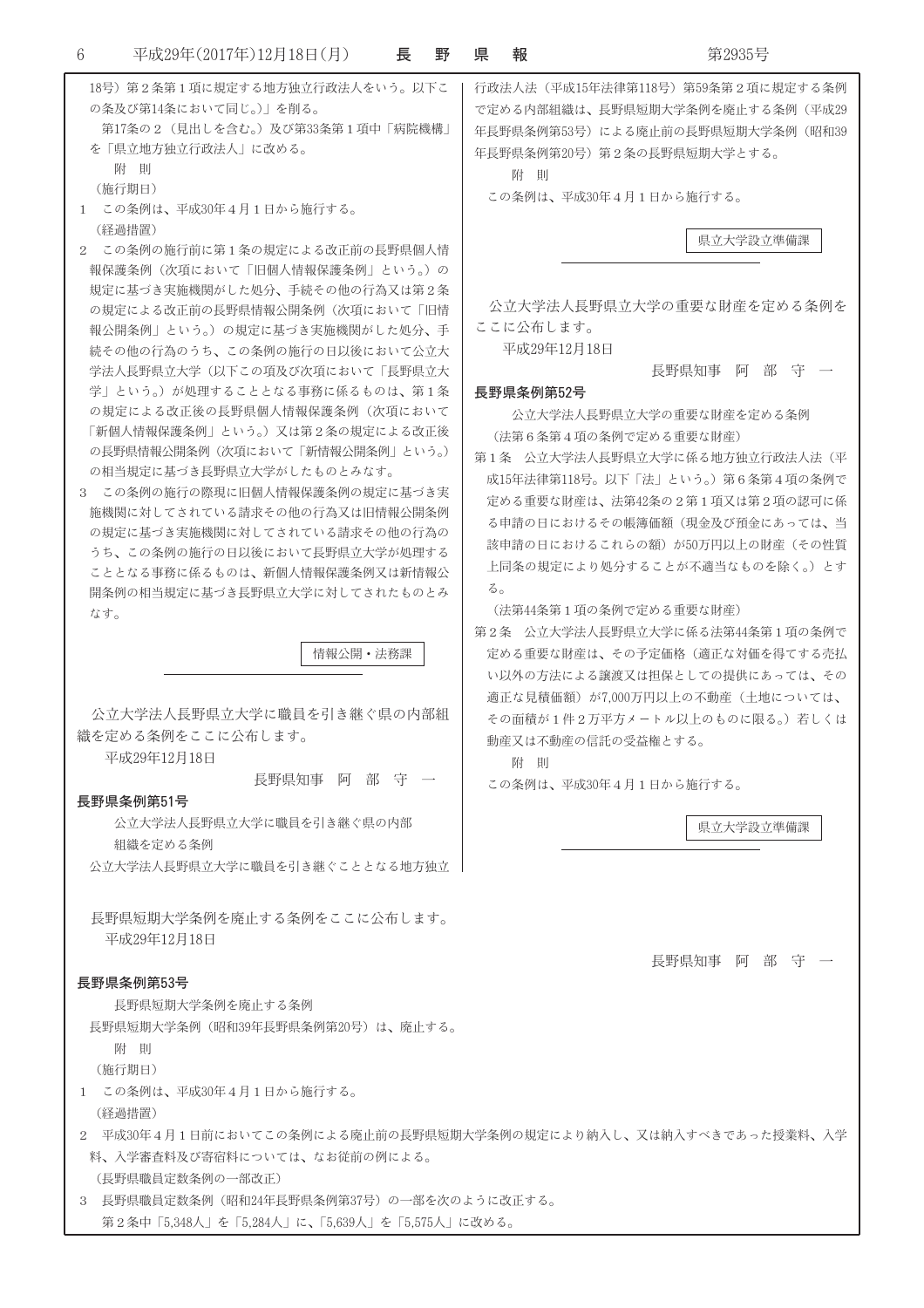第2935号 7 (長野県学校職員の給与に関する条例の一部改正) 4 長野県学校職員の給与に関する条例(昭和29年長野県条例第2号)の一部を次のように改正する。 第6条第1項中「長野県短期大学の学長にあつては」及び「、長野県看護大学の学長にあつては同表の6級2号俸の額」を削る。  $411,600$  585,600  $411,600$  719,100 に改める。 別表第1中 を 413,900 719,100  $|413,900$ 1 看護大学の助教の職務 2 大学の助手の職務 別表第6のア中 本 1 大学の講師の職務 2 短期大学の助教の職務  $\sqrt{ }$ 大学の助教又は助手の職務 に改める。 大学の講師の職務 (長野県手数料徴収条例の一部改正) 5 長野県手数料徴収条例 (平成12年長野県条例第2号)の一部を次のように改正する。 別表第1の75の項中  $\sqrt{2}$ (8) 法第9条の3第1項の規定による免許状更新講習 1時間 1.000円 を (9) 法第15条の規定による免許状の書換え 1件 920円 Г (8) 法第15条の規定による免許状の書換え 920円  $\overline{u}$  $l\zeta$ 「(10)| を「(9)| に、「(11)| を「(10)| に、「(12)| を「(11)| に、「(13)| を「(12)| に改める。 県立大学設立準備課 長野県国民健康保険運営協議会の委員の定数を定める条例をここに公布します。 平成29年12月18日 長野県知事 阿部守一 長野県条例第54号 長野県国民健康保険運営協議会の委員の定数を定める条例 国民健康保険法施行令(昭和33年政令第362号)第3条第5項の規定により、条例で定める長野県国民健康保険運営協議会の委員の定数 は、11人とする。 附 則 (施行期日) 1 この条例は、平成30年4月1日から施行する。 (特別職の職員の給与に関する条例の一部改正) 2 特別職の職員の給与に関する条例(昭和27年長野県条例第10号)の一部を次のように改正する。 | 国民健康保険運営協議会の委員 別表第3の3中「 介護保険審査会の委員 に改める。 介護保険審査会の委員 健康福祉政策課国民健康保険室

| 国民健康保険保険給付費等交付金の交付等に関する条例 | 国民健康保険保険給付費等交付金の交付等に関する条           |  |  |  |
|---------------------------|------------------------------------|--|--|--|
| をここに公布します。                | 例                                  |  |  |  |
| 平成29年12月18日               | (趣旨)                               |  |  |  |
| 阿部守一<br>長野県知事             | 第1条 この条例は、国民健康保険法 (昭和33年法律第192号) 第 |  |  |  |
| 長野県条例第55号                 | 75条の2第1項並びに国民健康保険の国庫負担金等の算定に関す     |  |  |  |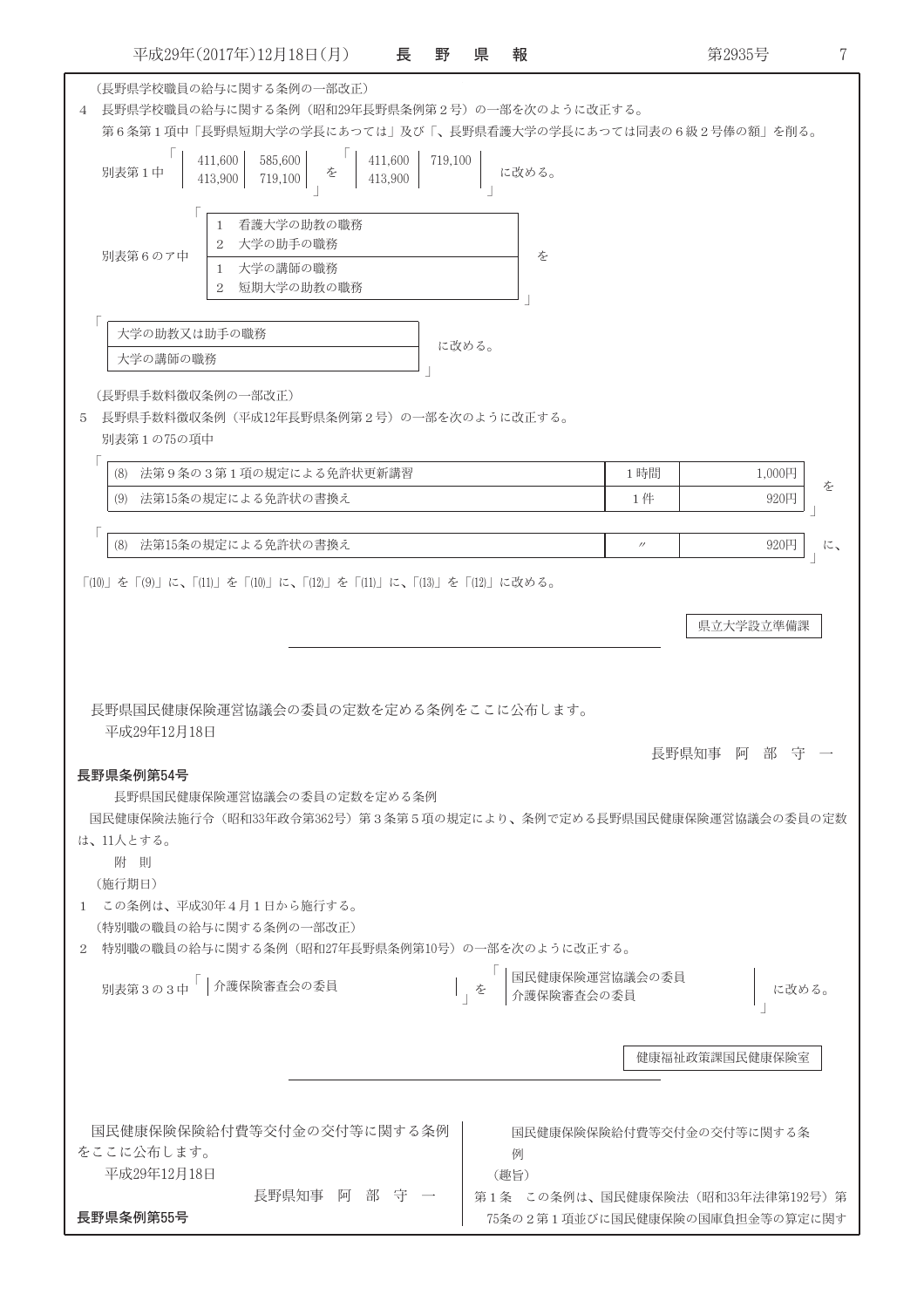| 8 | 平成29年(2017年)12月18日(月)<br>長                 | 野 | 県 | 報                              | 第2935号                          |
|---|--------------------------------------------|---|---|--------------------------------|---------------------------------|
|   | る政令(昭和34年政令第41号。次条において「政令」という。)            |   |   |                                | 日から当該年度の12月31日までの間において当該一般被保険者が |
|   | 第6条第2項、第3項及び第6項第3号の規定により、同法第75             |   |   |                                | 同一の月にそれぞれ一の病院等について受けた療養に係る費用の   |
|   | 条の2第1項に規定する国民健康保険保険給付費等交付金の交付              |   |   |                                | 額(当該療養(国民健康保険法施行令(昭和33年政令第362号) |
|   | 等に関し必要な事項を定めるものとする。                        |   |   |                                | 第29条の2第1項第2号の特定給付対象療養を除く。)につき国  |
|   | (国民健康保険保険給付費等交付金の交付等)                      |   |   | 民健康保険法第56条第1項に規定する法令による給付が行われた |                                 |
|   | 第2条 政令第6条第2項に規定する普通交付金は、市町村に対し、            |   |   |                                | ときは、その給付額を控除した額)が80万円を超えるものの当該  |
|   | 同項に掲げる費用に応じ、規則で定めるところにより交付する。              |   |   | 超える部分とする。                      |                                 |
|   | 2 政令第6条第3項に規定する特別交付金は、市町村に対し、当             |   |   |                                | 4 政令第9条第5項の条例で定める基準は、政令附則第4条第1  |
|   | 該市町村の財政状況その他の事情に応じ、規則で定めるところに              |   |   |                                | 項の規定により読み替えられた政令第9条第5項第1号に掲げる   |
|   | より交付する。                                    |   |   |                                | 額を同項第2号に掲げる額で除して得た数とする。         |
|   | 3 政令第6条第6項第3号に規定する特別交付金の交付に充てら             |   |   |                                | 5 政令第9条第6項に規定する条例で定める数は、政令附則第4  |
|   | れる国民健康保険法第72条の2第1項の規定による繰入金につい             |   |   |                                | 条第1項の規定により読み替えられた政令第9条第6項第1号に   |
|   | ては、規則で定める。                                 |   |   | 掲げる数とする。                       |                                 |
|   | (補則)                                       |   |   |                                | 6 政令第9条第7項に規定する条例で定める数は、同項第2号に  |
|   | 第3条 この条例に定めるもののほか、この条例の施行に関し必要             |   |   | 掲げる数とする。                       |                                 |
|   | な事項は、知事が定める。                               |   |   |                                | 7 政令第9条第9項の条例で定める範囲は、零を超え1未満の範  |
|   | 附則                                         |   |   | 用とする。                          |                                 |
|   | この条例は、平成30年4月1日から施行する。                     |   |   |                                | (後期高齢者支援金等納付金基礎額)               |
|   |                                            |   |   |                                | 第3条 政令第10条第3項の条例で定める基準は、政令附則第4条 |
|   | 健康福祉政策課国民健康保険室                             |   |   |                                | 第1項の規定により読み替えられた政令第10条第3項第1号に掲  |
|   |                                            |   |   |                                | げる額を同項第2号に掲げる額で除して得た数とする。       |
|   |                                            |   |   |                                | 2 政令第10条第4項に規定する条例で定める数は、政令附則第4 |
|   | 国民健康保険事業費納付金の算定の基準等に関する条例                  |   |   |                                | 条第1項の規定により読み替えられた政令第10条第4項第1号に  |
|   | をここに公布します。                                 |   |   | 掲げる数とする。                       |                                 |
|   | 平成29年12月18日                                |   |   |                                | 3 政令第10条第5項に規定する条例で定める数は、同項第2号に |
|   | 長野県知事<br>阿部守一                              |   |   | 掲げる数とする。                       |                                 |
|   | 長野県条例第56号                                  |   |   |                                | 4 政令第10条第7項の条例で定める範囲は、零を超え1未満の範 |
|   | 国民健康保険事業費納付金の算定の基準等に関する条                   |   |   | 囲とする。                          |                                 |
|   | 例                                          |   |   | (介護納付金納付金基礎額)                  |                                 |
|   | (趣旨)                                       |   |   |                                | 第4条 政令第11条第3項の条例で定める基準は、同項第1号に掲 |
|   | 第1条 この条例は、国民健康保険法(昭和33年法律第192号)第           |   |   |                                | げる額を同項第2号に掲げる額で除して得た数とする。       |
|   | 75条の7第1項並びに国民健康保険の国庫負担金等の算定に関す             |   |   |                                | 2 政令第11条第4項に規定する条例で定める数は、同項第1号に |
|   | る政令(昭和34年政令第41号。以下「政令」という。)第9条第            |   |   | 掲げる数とする。                       |                                 |
|   | 3項から第7項まで及び第9項、第10条第3項から第5項まで及             |   |   |                                | 3 政令第11条第5項に規定する条例で定める数は、同項第2号に |
|   | び第7項並びに第11条第3項から第5項まで及び第7項の規定に             |   |   | 掲げる数とする。                       |                                 |
|   | より、同法第75条の7第1項に規定する国民健康保険事業費納付             |   |   |                                | 4 政令第11条第7項の条例で定める範囲は、零を超え1未満の範 |
|   | 金の算定の基準等に関し必要な事項を定めるものとする。                 |   |   | 用とする。                          |                                 |
|   | (一般納付金基礎額)                                 |   |   | (補則)                           |                                 |
|   | 第2条 政令第9条第3項の条例で定める基準は、零を超え1以下             |   |   |                                | 第5条 この条例に定めるもののほか、この条例の施行に関し必要  |
|   | の数とする。<br>2 政令第9条第4項に規定する条例で定める値は、政令附則第4   |   |   | な事項は、知事が定める。                   |                                 |
|   |                                            |   |   | 附 則                            |                                 |
|   | 条第1項の規定により読み替えられた政令第9条第4項第3号に              |   |   |                                | この条例は、平成30年4月1日から施行する。          |
|   | 掲げる値とする。<br>3 政令附則第4条第1項の規定により読み替えられた政令第9条 |   |   |                                | 健康福祉政策課国民健康保険室                  |
|   | 第4項第3号のイの⑴の条例で定める部分は、一般被保険者に               |   |   |                                |                                 |
|   | 係る療養の給付に要した費用の額、入院時食事療養費、入院時生              |   |   |                                |                                 |
|   | 活療養費、保険外併用療養費、療養費、訪問看護療養費若しくは              |   |   |                                |                                 |
|   | 特別療養費の支給についての療養につき算定した費用の額又は移              |   |   |                                |                                 |
|   | 送費の支給に要した費用の額のうち、当該年度の前年度の1月1              |   |   |                                |                                 |
|   |                                            |   |   |                                |                                 |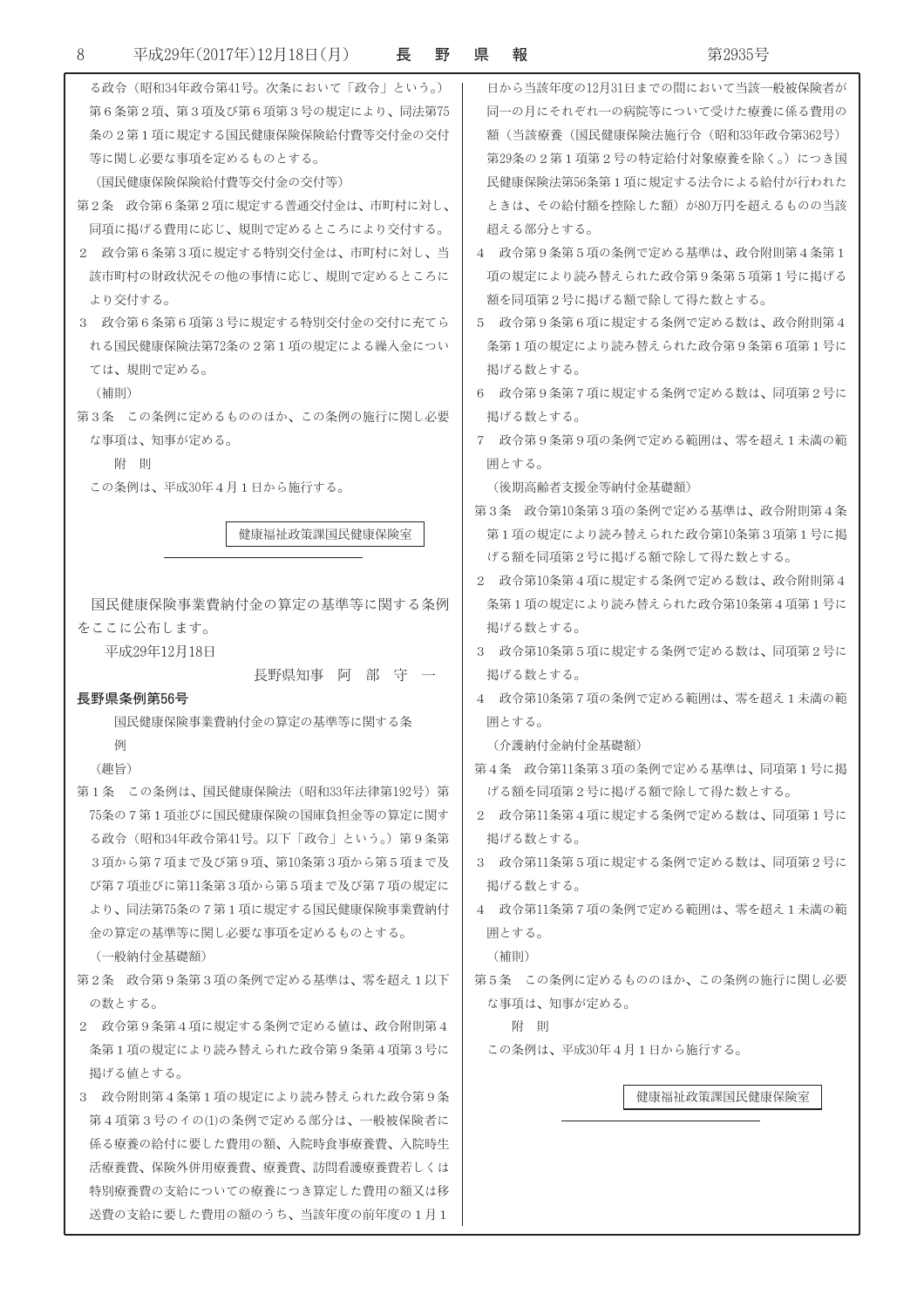| 平成29年(2017年)12月18日(月)                                                                                                                  | 長 | 野 | 県 | 報           | 第2935号                                                         | 9 |  |
|----------------------------------------------------------------------------------------------------------------------------------------|---|---|---|-------------|----------------------------------------------------------------|---|--|
| 長野県手数料徴収条例の一部を改正する条例をここに公布します。                                                                                                         |   |   |   |             |                                                                |   |  |
| 平成29年12月18日                                                                                                                            |   |   |   |             |                                                                |   |  |
|                                                                                                                                        |   |   |   |             | 長野県知事<br>阿部<br>一守                                              |   |  |
| 長野県条例第57号                                                                                                                              |   |   |   |             |                                                                |   |  |
| 長野県手数料徴収条例の一部を改正する条例<br>長野県手数料徴収条例(平成12年長野県条例第2号)の一部を次のように改正する。                                                                        |   |   |   |             |                                                                |   |  |
|                                                                                                                                        |   |   |   |             |                                                                |   |  |
| 別表第1の46の項中「構造改革特別区域法(平成14年法律第189号)第19条の2第8項」を「同法第57条」に、「通訳案内士又は地域限定<br>特例通訳案内士」を「全国通訳案内士又は地域通訳案内士」に、「構造改革特別区域法第19条の2第8項」を「同法第57条」に改める。 |   |   |   |             |                                                                |   |  |
| 別表第1の47の項中                                                                                                                             |   |   |   |             |                                                                |   |  |
| 旅行業法施行令第5条第1項の規定による旅行業法第6条の4第1項に規定す<br>(3)                                                                                             |   |   |   |             | 11,000円<br>$^{\prime\prime}$                                   |   |  |
| る変更登録の申請に対する審査                                                                                                                         |   |   |   |             |                                                                |   |  |
| を                                                                                                                                      |   |   |   |             |                                                                |   |  |
|                                                                                                                                        |   |   |   |             |                                                                |   |  |
| (3) 旅行業法施行令第5条第1項の規定による旅行業法第6条の4第1項に規定す<br>る変更登録の申請に対する審査                                                                              |   |   |   |             | 11,000円<br>$^{\prime\prime}$                                   |   |  |
| (4) 旅行業法施行令第5条第2項の規定による旅行業法第23条に規定する登録の申                                                                                               |   |   |   |             | 17,000円<br>$^{\prime\prime}$                                   |   |  |
| 請に対する審査                                                                                                                                |   |   |   |             |                                                                |   |  |
| に改める。                                                                                                                                  |   |   |   |             |                                                                |   |  |
| 附 則                                                                                                                                    |   |   |   |             |                                                                |   |  |
| この条例は、平成30年1月4日から施行する。                                                                                                                 |   |   |   |             |                                                                |   |  |
|                                                                                                                                        |   |   |   |             |                                                                |   |  |
|                                                                                                                                        |   |   |   |             | 山岳高原観光課<br>観光誘客課国際観光推進室                                        |   |  |
|                                                                                                                                        |   |   |   |             |                                                                |   |  |
|                                                                                                                                        |   |   |   |             |                                                                |   |  |
|                                                                                                                                        |   |   |   |             |                                                                |   |  |
| 長野県森林づくり県民税条例の一部を改正する条例をこ                                                                                                              |   |   |   |             | 第5条 知事は、毎年度、あらかじめ、長野県森林づくり県民税を                                 |   |  |
| こに公布します。                                                                                                                               |   |   |   |             | もってその経費の財源とする事業(以下この条において「事業」                                  |   |  |
| 平成29年12月18日                                                                                                                            |   |   |   |             | という。)の内容及び目標を定め、公表するものとする。                                     |   |  |
| 長野県知事 阿 部 守 一                                                                                                                          |   |   |   |             | 2 知事は、毎年度終了後、当該年度における事業の実施状況等に<br>ついて検証及び評価を行い、その結果を公表するものとする。 |   |  |
| 長野県条例第58号<br>長野県森林づくり県民税条例の一部を改正する条例                                                                                                   |   |   |   |             | 3 知事は、第1項の規定により事業の内容及び目標を定め、又は                                 |   |  |
| 長野県森林づくり県民税条例(平成19年長野県条例第58号)の一                                                                                                        |   |   |   |             | 前項の規定により検証及び評価を行うに当たっては、県民、学識                                  |   |  |
| 部を次のように改正する。                                                                                                                           |   |   |   |             | 経験者、市町村等により構成される会議の意見を聴くものとする。                                 |   |  |
| 第1条第1項中「実施」を「実施、森林の多様な利用及び活用の                                                                                                          |   |   |   | 附則          |                                                                |   |  |
| 推進」に改める。                                                                                                                               |   |   |   |             | この条例は、平成30年4月1日から施行する。ただし、第4条の                                 |   |  |
| 第2条第2項中「平成29年度」を「平成34年度」に改める。                                                                                                          |   |   |   |             | 次に1条を加える改正規定(第5条第2項に係る部分を除く。)は、                                |   |  |
| 第3条第1項中「平成30年3月31日」を「平成35年3月31日」に                                                                                                      |   |   |   | 公布の日から施行する。 |                                                                |   |  |
| 改める。                                                                                                                                   |   |   |   |             |                                                                |   |  |
| 第4条の次に次の1条を加える。                                                                                                                        |   |   |   |             | 森林政策課                                                          |   |  |
| (検証、評価等)                                                                                                                               |   |   |   |             |                                                                |   |  |
|                                                                                                                                        |   |   |   |             |                                                                |   |  |
| 長野県議会議員の定数及び選挙区に関する条例の一部を改正する条例をここに公布します。                                                                                              |   |   |   |             |                                                                |   |  |
| 平成29年12月18日                                                                                                                            |   |   |   |             |                                                                |   |  |
|                                                                                                                                        |   |   |   |             | 長野県知事 阿 部 守                                                    |   |  |
| 長野県条例第59号                                                                                                                              |   |   |   |             |                                                                |   |  |
| 長野県議会議員の定数及び選挙区に関する条例の一部を改正する条例                                                                                                        |   |   |   |             |                                                                |   |  |
| 長野県議会議員の定数及び選挙区に関する条例(平成10年長野県条例第5号)の一部を次のように改正する。<br>第1条中「58人」を「57人」に改める。                                                             |   |   |   |             |                                                                |   |  |
| 第2条の表の長野市選挙区の項及び松本市選挙区の項を次のように改める。                                                                                                     |   |   |   |             |                                                                |   |  |